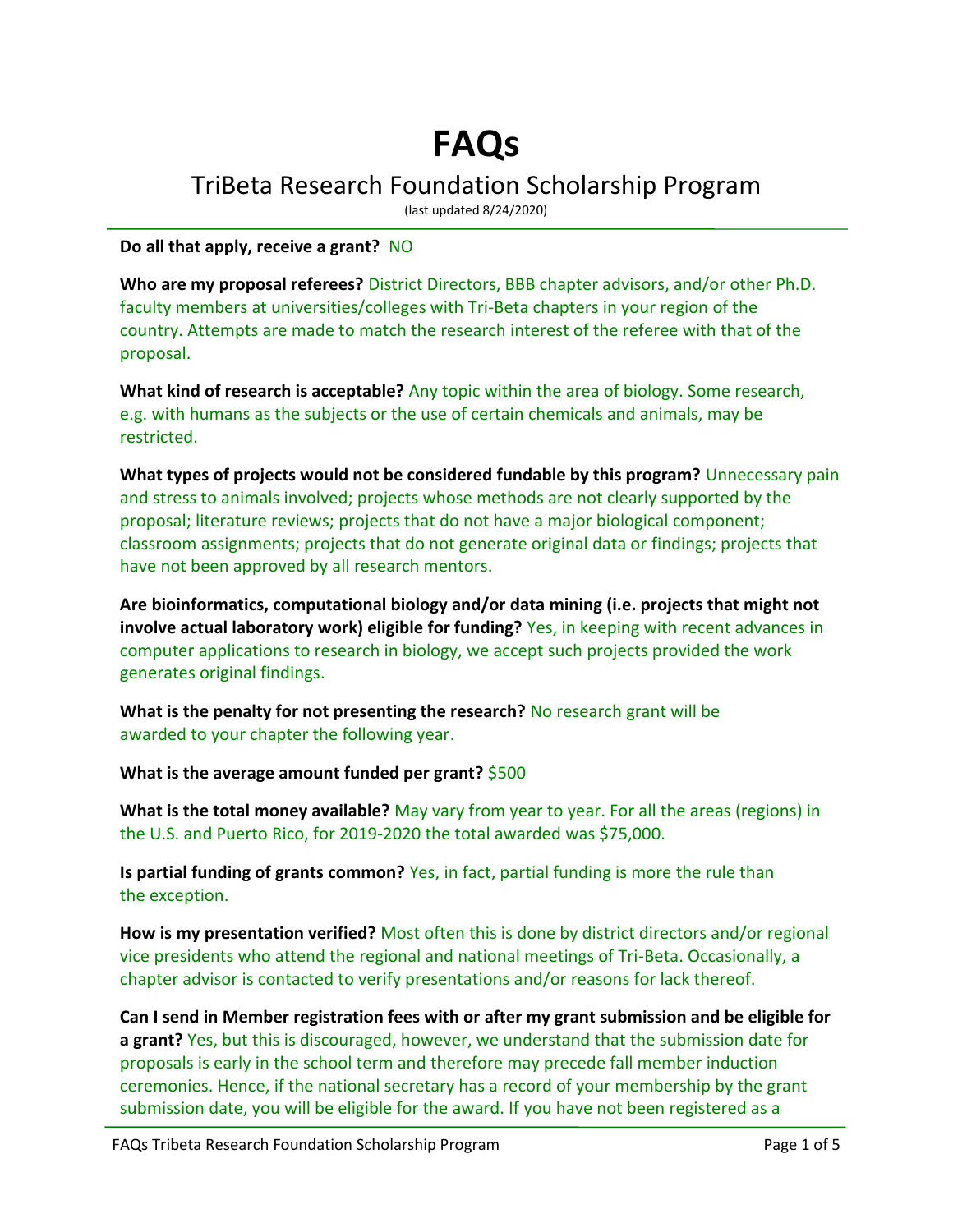member by that date, you will be ineligible for the award.

**How flexible within my requested budget must my grant administrator be?** The grant administrator should cooperate with your mentor if slight modifications of budgeted materials are needed as your research advances.

## **Does the national office maintain a permanent record of grant recipients?** Yes

**Can I apply and receive a grant more than once?** YES, you could work on a project as a Junior and present a poster/paper. This research may have triggered another question to investigate as a Senior. The second study would therefore be eligible for funding consideration. However, proposals that request money to continue a previously funded project are not eligible for consideration unless the previously funded work was presented at a Tri-Beta meeting and the new request is for work beyond that funded in the previous year.

**Is there a limit to the number of grants that can be submitted from one chapter?** YES. No more than six proposals can be funded from any one chapter in a given year. The purpose of this limit is three fold. First, the manner in which funding is allocated across the U.S. regions is partly dependent upon the number of grant submissions from each region and therefore a chapter submitting many proposals can skew the funding allocations. Second, this limit is imposed to discourage class project assignments wherein students are asked to submit proposals so that an external reviewer can evaluate the quality of his/her work. Third, because the referees of these proposals are volunteers and we are sensitive to their time sacrifice, we hope that submitted proposals have been screened for quality by the submitting chapter.

**Is there a limit to the number of grants that can be submitted with the name of one research advisor?** YES. One faculty member can not mentor more than three projects funded through the Tri-Beta program.

**When is an IRB approval necessary for grant consideration?** Documentation of compliance with the policies of the institution must be supplied by the faculty member mentoring the research. If you are working with animals or human subjects you must abide by your institution's rules and regulations and explain in your proposal how you plan to abide by those rules and regulations.

## **Are grants transferable to another person in the chapter?** NO

**What happens if I get no publishable/presentable results, but I do the work and spend the money?** The best researchers have all encountered this at times in their professional lives. Negative results that are presented with possible explanations can be very useful to scientists. You should plan to make that contribution (plus it is necessary to keep your chapter eligible for grants in the next academic year).

**What are the limits to what grant money can be used for?** The money can be used only for materials necessary to conduct the project including limited travel to and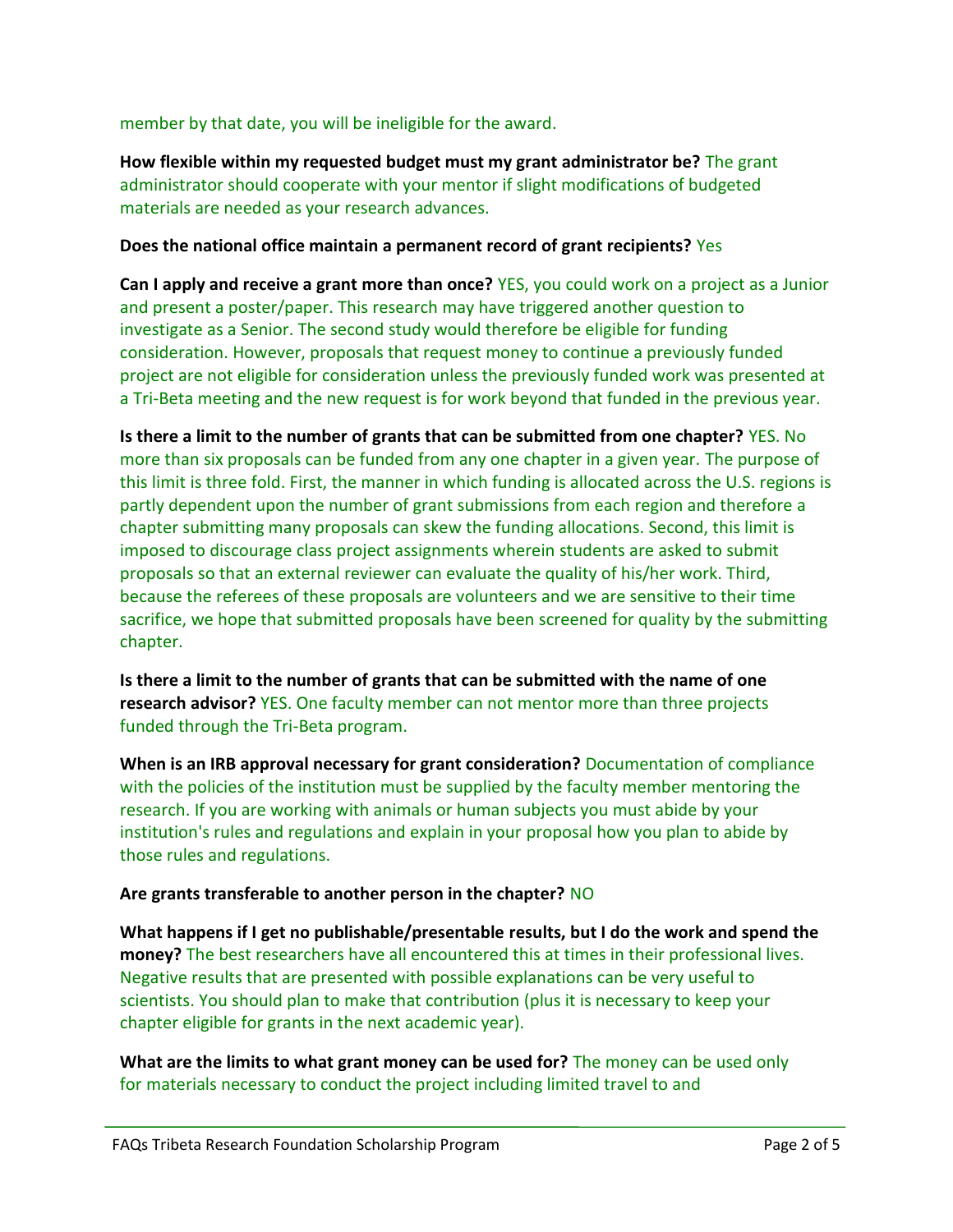from the collection site. Registration fees to attend Tri-Beta district or regional meetings to present results are also eligible in some regions (but not others, see your regional vice president to see if you qualify) but NOT to attend scientific meetings hosted by organizations other than Tri-Beta.

**Is there a penalty to having a faculty member's name appear on the grant proposal?** There must be a faculty mentor/advisor, so a faculty member's name will be on the proposal but it is best not to include that as one of the authors of the proposal. Tri- Beta grant proposals are for the purpose of giving undergraduates an opportunity to write a grant request. If it is apparent that a faculty member wrote the grant proposal (as opposed to proofing it) then the answer to the above question is: YES, the grant may not be funded. (In our experience, our faculty referees can usually detect this.)

**Is there a published format of an accepted grant proposal that I can use as a model?** Yes, we will have one posted on the national web page of Tri-Beta. The one chosen for this purpose was fairly typical of those that have previously been accepted for funding (i.e. with respect to the amount of funding requested, detail in procedures and literature review, and in format).

**How much money can I ask for in the proposal?** Usually the vast majority of requests/awards have been between \$250 and \$750, but occasionally more may be awarded if the money is available and a need is shown. This program is best viewed as a mini-grant program. It is rare for any proposal to be funded beyond \$1000.

**If my grant has two authors and we win an award, can we both be awarded a travel grant**  to the next national convention? No, the \$750 can be applied to only one author. The second author is eligible to apply for a travel grant up to \$200 on a first- come first-serve basis (see form on the web page). This could change from convention to convention.

**Can a person other than the grant recipient present the results, provided the grant recipient was the person doing the work?** NO unless there is some type of emergency that precludes the author from presenting. If the latter is true, the grant recipient may appeal to the vice president in charge of the region for suggestions on how to meet the presentation requirements. Any decision made by the Vice President in this regard is final.

**Are associate members eligible for grants and if not can their name be on a grant proposal along with a Regular member?** The privilege of receiving a Tri-Beta research grant is only afforded to regular members but associate members can be named as coauthors.

**Will donations to the research scholarship program improve my chances of receiving a grant?** NO

**Is any of the research scholarship/grant used for administrative fees or indirect costs?** NO

**Are there allowances for emergencies that would prevent the grant recipient from making a scheduled presentation of his/her research?** YES. Communicate with the regional Vice-President.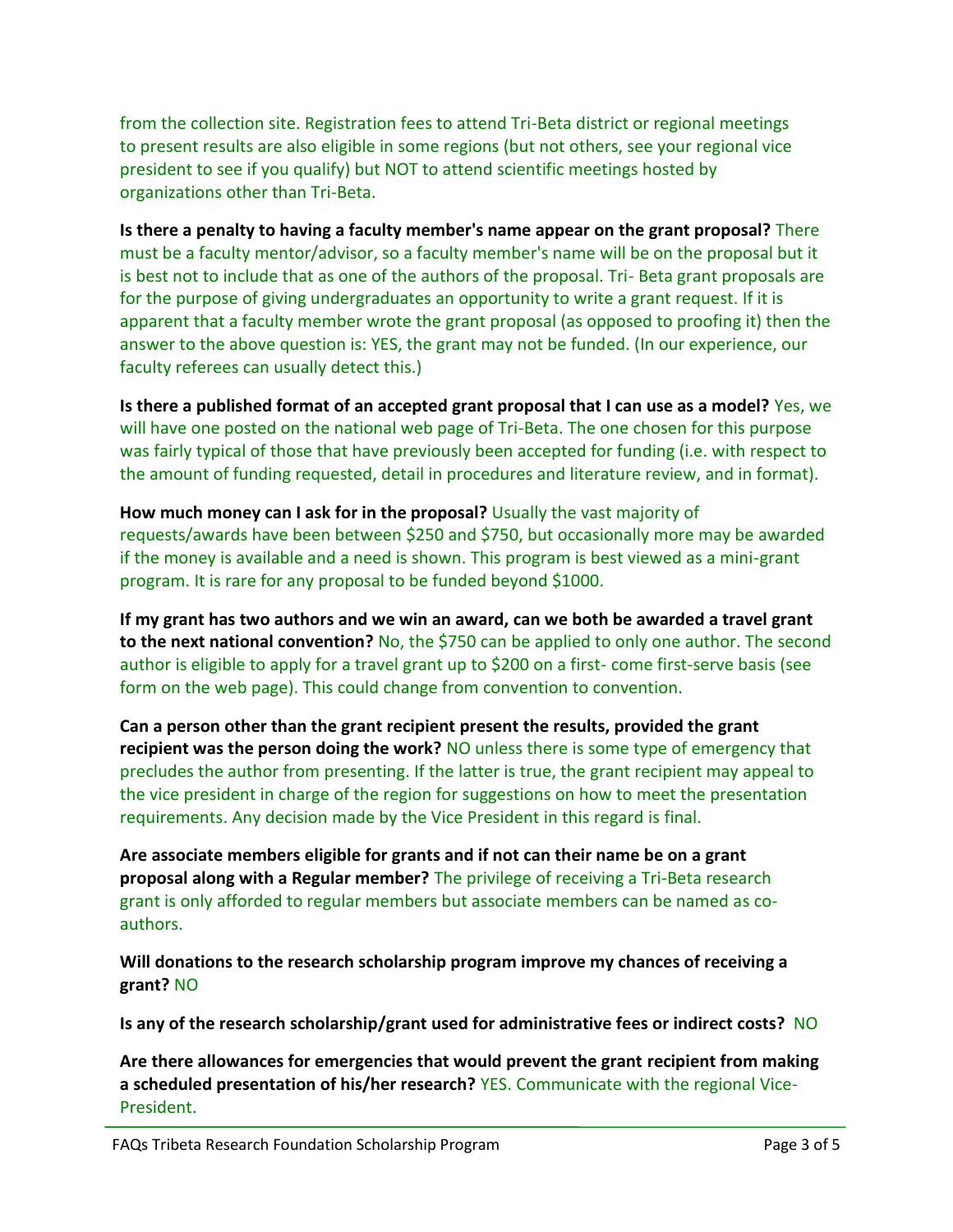**If I change my mind about doing a project after receiving the grant, what do I do?** Return the money to the National Office.

**If I receive a first place award, will my chapter still be eligible for a travel grant on my behalf or will that be included in my award?** Your \$750 award covers your travel, so you are not eligible for an additional \$200 travel grant but each other delegate in your chapter may apply for a travel grant -- see the form on the tri-beta web page.

**Is a complicated project more likely to receive funding than a less complicated project?** NO

**What are the most common reasons that a grant proposal is rejected?** Poor rationale for the project (e.g. insufficient introduction and background information); methods are not appropriate to answer the research question; materials requested are in excess or inappropriate for the project; overall lack of understanding of the proposed research; project is poorly written (e.g. format guidelines not followed, spelling and grammar errors).

**Are summer research internships eligible for funding?** These internships are usually already funded so generally the answer is no. If a research institution is simply supplying the equipment and the expense of a mentor's services, but disposable materials are the responsibility of the student, then such a grant proposal could be considered.

**My research mentor is not available for signing the research proposal form. Is a signature from another faculty member at my institution sufficient?** No. It is important that your proposal referees know that a representative of your institution will accept the responsibility of mentoring your project and approving your use of materials as well as following university regulations.

**Where does the funding for these grants originate?** A percentage of new membership fees received annually by the national office of Tri-Beta is invested for the purpose of using this money to fund this program.

**Is this money considered a research grant or is it considered a scholarship?** Its original intent was to serve as a research grant however because some institutions administer research grants and scholarships in different fashions, the executive committee of Tri-Beta wrote the original guidelines and named the program "Undergraduate Research Scholarship" in hopes that it would allow chapters to refer to it as either a grant or a scholarship depending upon which provided more expedient use of the funds.

**What is the advantage to accessing funds through this program?** [1] It provides an undergraduate with experience in writing grant proposals; [2] If the proposal is reasonably feasible and meets the guidelines, it has a very good chance of being funded to some degree; [3] It is an excellent addition to a resume when an undergraduate student can say that he/she has written a successful research proposal that went through a faculty review process and was externally funded; [4] It represents a return on your investment of membership fees that you paid to become a member of Tri-Beta.